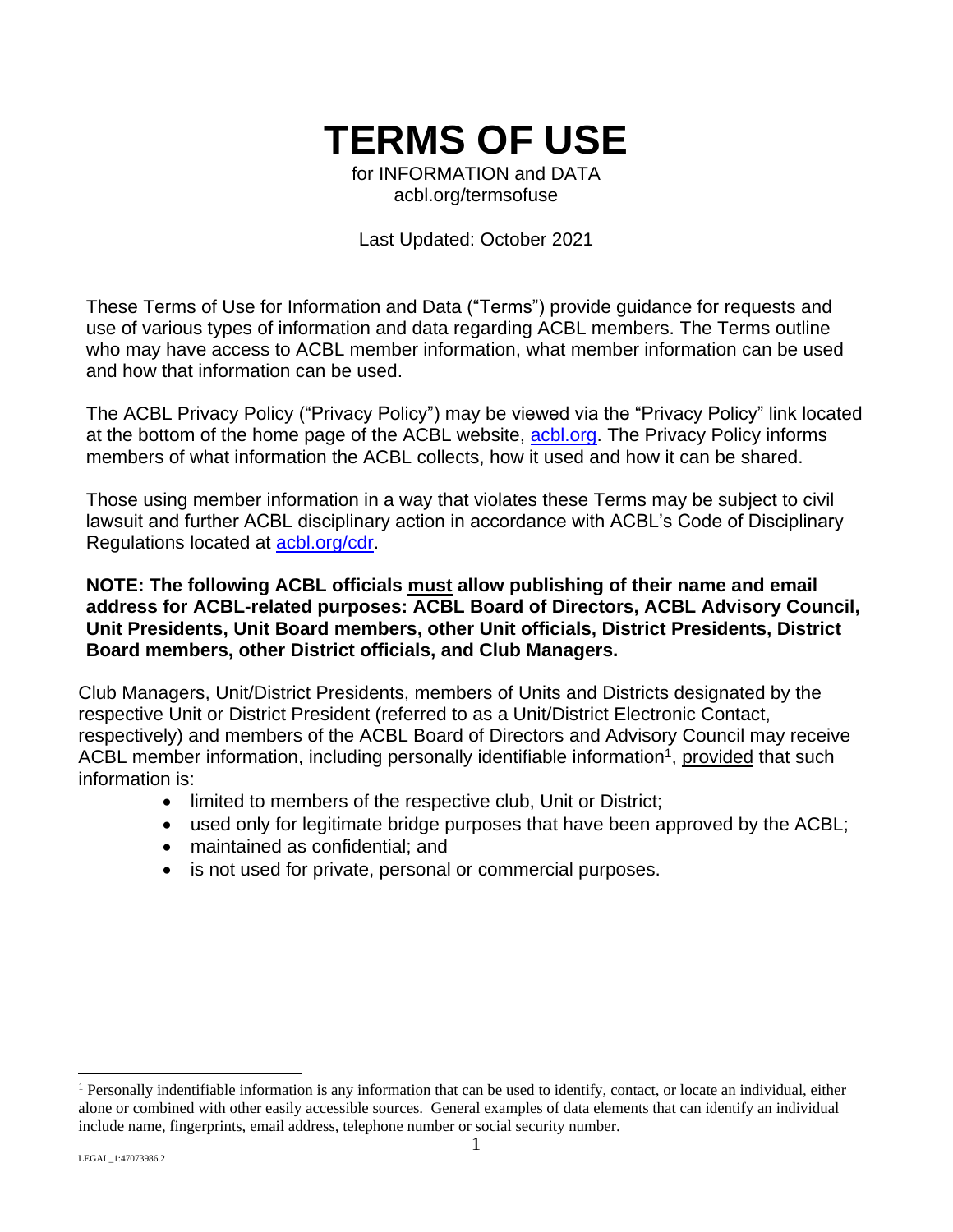The following purposes have been approved by the ACBL:

### Approved Purposes for Use of Name, Contact, and Birthday Information

- □ Sending to members private communications with announcements and promotions of ACBL-sanctioned bridge events (including bridge education events) led by, or held at, the respective club, Unit or District
- $\Box$  Sending to members private communications with announcements and newsletters discussing activities of the respective club, Unit or District
- $\Box$  Publishing of a directory of members (only with the individual member's prior consent)
- $\Box$  Contacting member with birthday or similar greetings
- $\Box$  Publishing club or tournament game results which may include the member's name, city, state/province and country
- □ Facilitating the sharing of information through http://ive.acbl.org/, including name, city, state, tournament location and results
- $\Box$  Partnership Desk for the purpose of matching potential partners

### Approved Purposes for Use of Other ACBL Member Information

□ Announcing and posting of results from ACBL-sanctioned bridge events in or on club, Unit, District or ACBL magazines, newsletters, websites, bulletin boards or similar venues which may include year-to-date and/or cumulative ACBL masterpoints® and rankings

The following are *unapproved* uses of an ACBL member's information:

- □ Solicitations or offers for personal or private fundraisers, even if bridge-themed
- □ Solicitations or offers for personal or private business opportunities, investments or other commercial purposes, even if bridge-themed
- $\Box$  Personal or private programs or purposes<sup>2</sup>, even if bridge-themed
- $\Box$  Dissemination of ACBL member's contact information to the public (e.g. a phone directory without prior consent), except publication of club or tournament game results that may include members' name, city, state/province and country

The recipients of an ACBL member's personally identifiable information may not release it to unrelated third parties or to the public. Other types of ACBL member's information may be released to the public for bridge related purposes.

## Clubs

**Club Managers** and/or **club directors** may *only* access and use the personal information of ACBL members and non-members who have played in their club. They will be allowed to access ACBL members' personal information for the specific approved purposes outlined above but may not share member roster information with other ACBL-affiliated clubs, Units, or tournament committees without approval pursuant to the Privacy Policy.

<sup>&</sup>lt;sup>2</sup> Solicitations of prospective students for bridge classes or to join the ACBL by ACBL certified bridge teachers or other recruiters shall not be considered a personal or private program or purpose. **However, club directors and Tournament Directors (or any other parties with access to member information) are precluded from accessing member rosters on their own behalf or on behalf of another person that do not otherwise meet the requirements of this Privacy Policy.**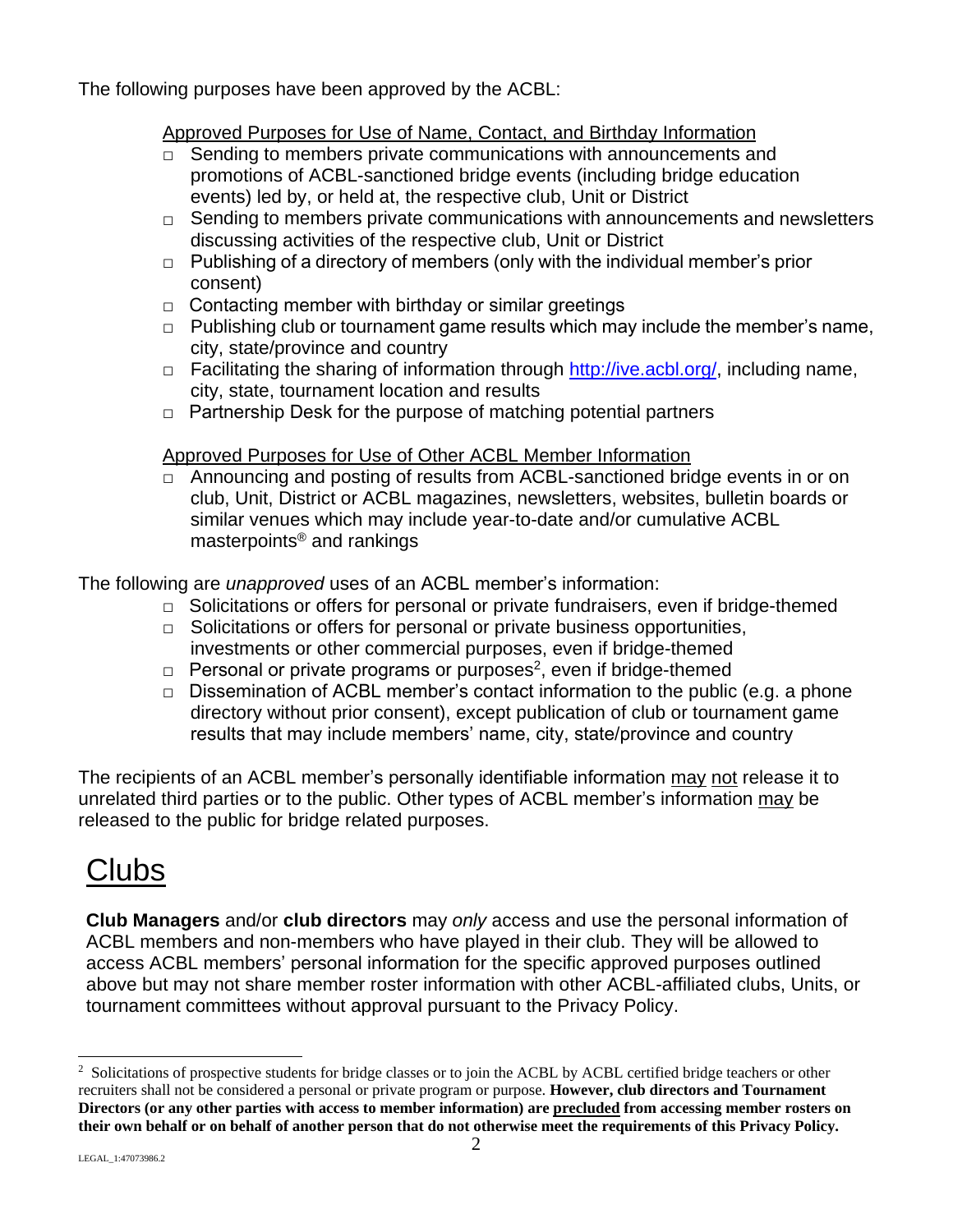# Districts and Units/Board of Directors

**Members of the ACBL Board of Directors, District/Unit Presidents and Electronic Contacts (or other appointed designees)** may *only* contact members in their respective Districts and Units. They will be allowed to access lists containing ACBL members' personal information for the specific approved purposes outlined above. The recipients of this information may not release it to unrelated third parties.

The Board, Districts and Units may contact the ACBL to request its assistance in approved communications to wider audiences other than that allowed under the Privacy Policy (such as tournament emails or communications to ACBL members located outside their respective District or Unit). Restrictions regarding the usage and sharing of such information will be determined on a case-by-case basis pursuant to Privacy Policy principles.

## Advisory Council

**Members of the ACBL Advisory Council** are not able to receive ACBL member information without express, written permission from a District President. Such information must be (i) limited to members from their respective District; (ii) used only for legitimate bridge purposes approved by the ACBL or authorized by such District President; (iii) maintained as confidential; and (iv) not used for private, personal or commercial use. Announcements and newsletters discussing activities in their District, for instance, is a use approved by the ACBL.

The ACBL Advisory Council members may not release this information to unrelated third parties, including members from another District.

## National Bridge Organizations (CBF, FMB and USBF)

**National Bridge Organizations** (NBOs), including the Canadian Bridge Federation (CBF), Federación Mexicana de Bridge (FMB), and the United States Bridge Federation (USBF), may request and receive personal information of ACBL members, provided that such information is (i) limited to their respective NBO members; (ii) used only for NBO bridge purposes approved by the ACBL; (iii) maintained as confidential; and (iv) is not used for private, personal or commercial purposes.

The USBF, FMB and the CBF shall each designate one person who may request and receive this information. The recipient of this information may not release it to third parties unrelated to the USBF, FMB, or the CBF, respectively.